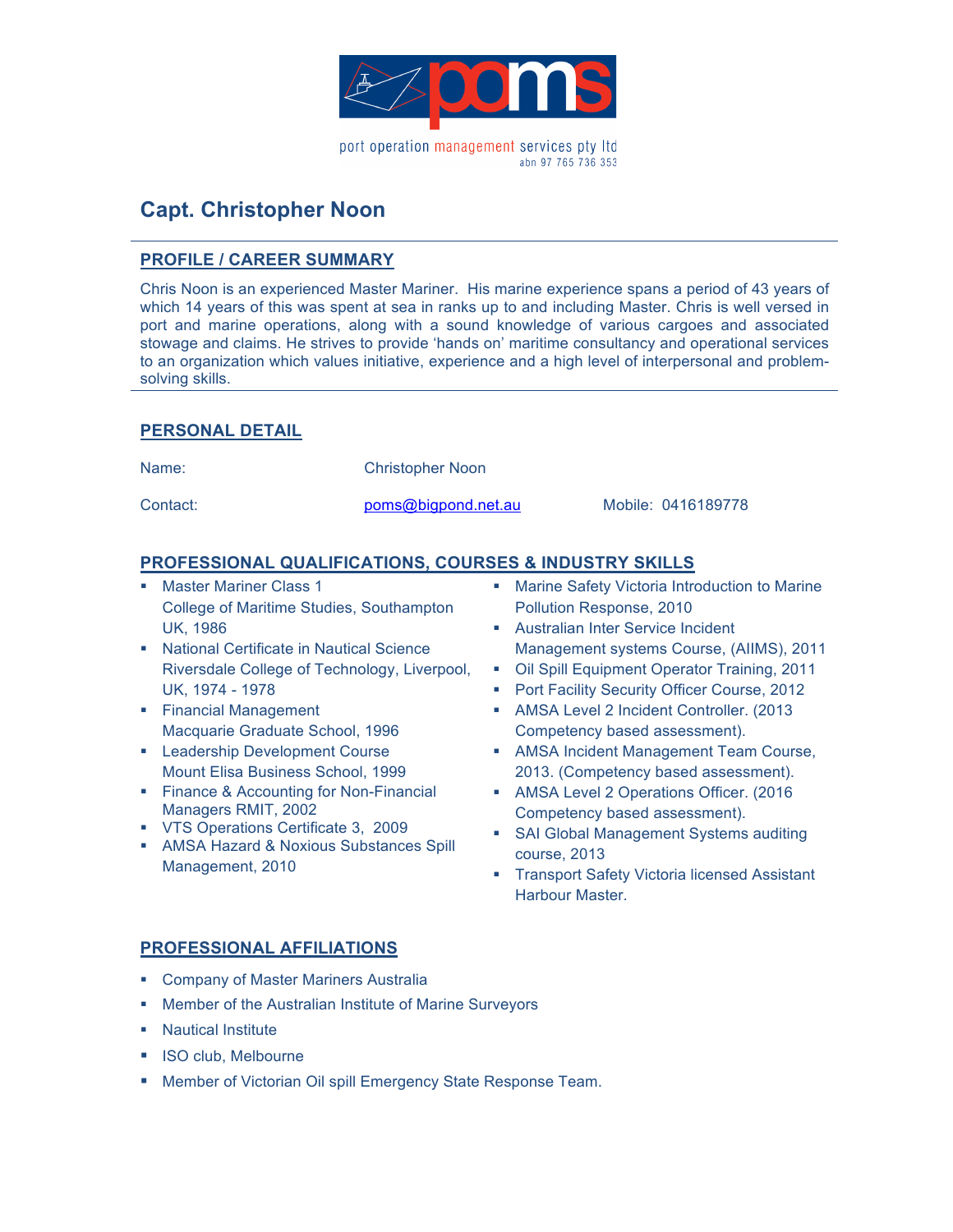### **PROFESSIONAL EXPERIENCE**

### **Marine Consultant/Surveyor 2004 – Present: Port Operation Management Services P/L**

Providing hands on and regulatory expertise in the areas of:

- **Port and Harbour operations**
- ! Marine & Port consulting
- ! Port management systems and procedures
- **.** Wharves and cargo facilities
- ! Accident investigations
- **E** Maritime logistics
- **EXECUTE:** Shipping services and cargo handling matters
- **Marine surveying**
- **Expert Witness**

### **Part time Assistant Harbour Master – Port of Hastings 2008 – Present: Contracted to the Victorian Regional Channel Authority (VRCA)**

- ! Perform the day to day Marine Operations activities in Port of Hastings on a 7 day week/call back basis.
- ! Manage shipping operations and vessel traffic services within the Port of Hastings
- Participate in Oil Pollution/emergency/security responses.
- Respond to security/pollution/marine emergencies
- ! Provide marine related information and advice to other agencies and customers.

### **General Manager & National Operations Manager**

### **2002 – 2004: Ag Ready Services (Part of the Wallenius Wilhelmsen Group)**

- ! Manage the overall profitable development of Ag Ready Services as a preferred provider of on time quality agricultural and heavy processing services to meet customer's requirements.
- ! I was also a member the Wallenius Wilhelmsen Regional Executive Team that was responsible for developing and implementing global and local strategies for the company with the Oceania Region.

### **Operations Manager 1997-2002: Wallenius Wilhelmsen Lines**

! Managed the operations division in the southern half of Australia of ship's agency and equipment control functions. This entailed consultation with statutory bodies, customers, and stevedores in the capacity of Cargo Superintendent for Group vessels calling at Melbourne, as well as developing training programmes for all support staff, and stevedores in the division.

**Ro Ro Operations Manager Operations Supervisor 1989 -1997: Conaust (P&O Ports) Marine Surveyor 1988-1989: Caleb Brett Australia Pty Ltd Deck Officer 1974-1988: Seagoing Career**